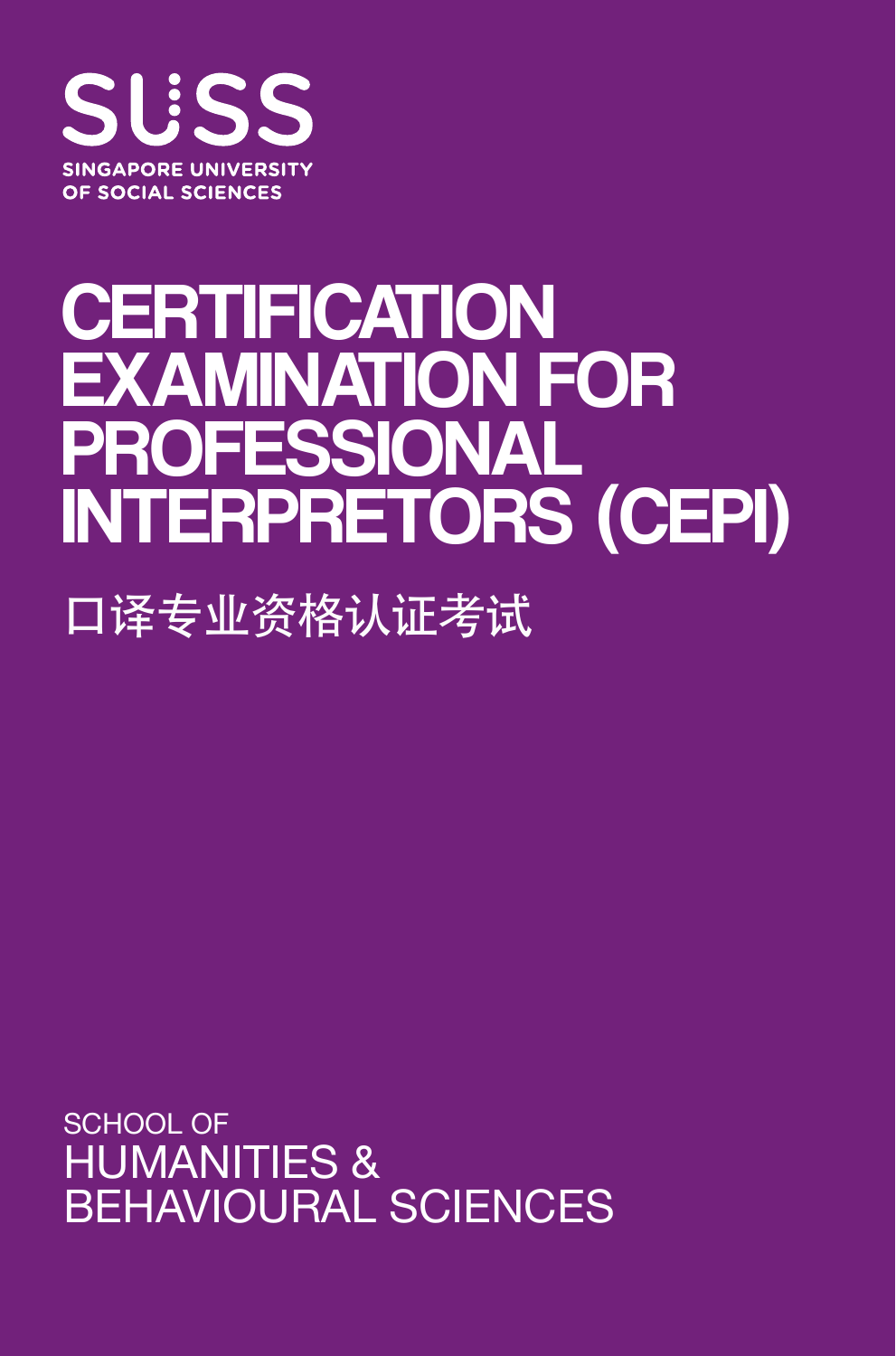# **Objectives**

The Certification Examination for Professional Interpreters (CEPI) is a professional certification system that examines competence in interpreting between English and Chinese. The CEPI represents the minimum level of competence for qualified interpreters and aims to set the national benchmark for professional interpreters in Singapore.

# **Benets**

CEPI offers a range of benefits. The certification:

- Ensures that there is a consistent standard of professionalism in interpretating in Singapore;
- Recognises the expertise and experience of interpreters;
- Certifies the professional readiness of translators and interpreters in training to enter the business and service industry; and
- Enables employers to make informed hiring decisions and evaluate their staff who work as an interpreter



# **Advisory Committee**



## **Accreditation**

Candidates who pass the CEPI will be issued a Professional Certificate of 'Accredited Professional (Consecutive) Interpreter' (口译专 业资格证书).

Holders of the certificate may be deployed to interpret for official and business functions by selected government and non-government agencies.

The Examination Advisory Committee has been set up to provide strategic advice and recommendations to the CEPI. Members are drawn from distinguished academics and expert interpreters:

- Professor Eddie Kuo (郭振羽教授), Emeritus Professor, Nanyang Technological University (NTU), 1. and Academic Advisor, Singapore University of Social Sciences, Founding Dean (1992 - 2003) of NTU Wee Kim Wee School of Communication and Information, a former member of the multi-agency Translation and Interpretation Steering Committee (2004), and a former member of NTU council (2003 - 2006).
- Adjunct Professor Lim Jim Koon (林任君兼任教授), former Editor-in-Chief, Chinese Newspapers 2. Division, Advisor to the Center for World Chinese Media Studies at Peking University, Adjunct Professor in the Lee Kuan Yew School of Public Policy at NUS
- 3. Professor Goh Yeng Seng (吴英成教授), Asian Languages and Cultures Academic Group, National Institute of Education (NIE), Nanyang Technological University (NTU), a former member of the multi-agency Translation and Interpretation Steering Committee.
- 4. Mr Lau Ping Sum (刘炳森先生), Simultaneous Interpreter for live TV telecast of PM's National Day Rally speech from 1985 to 2015, part-time Simultaneous Interpreter in Parliament 1967 to 1980 and 1998 to date, Consultant (People's Action Party HQ), former MP (Yio Chu Kang), MP (Ang Mo Kio GRC), and Political Secretary (Health).
- 5. Mr Lee Hui Huan (李慧垣先生), former Chief Interpreter of Parliament (retired in January 2007) and the first Singaporean member of International Association of Conference Interpreters (AIIC).